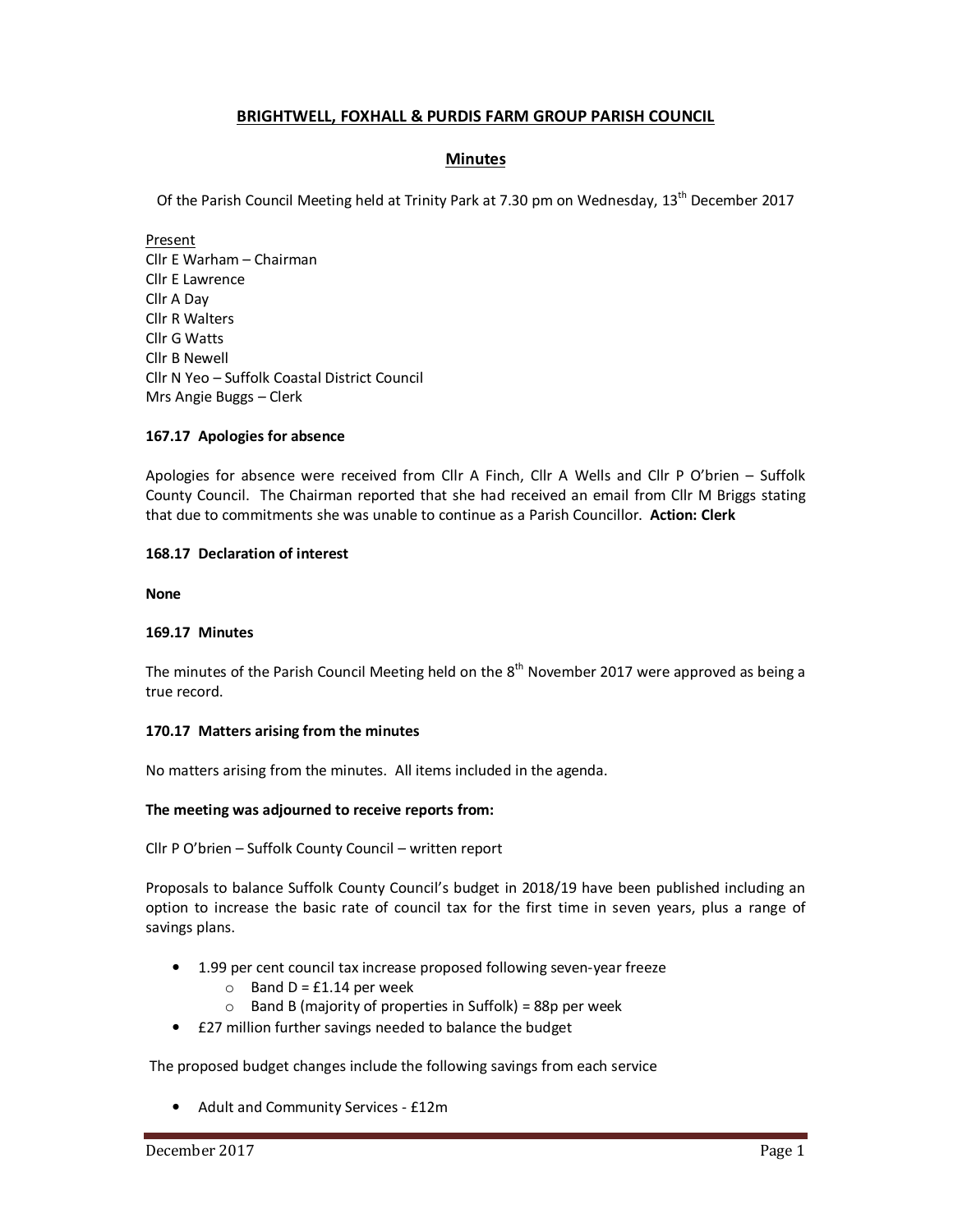- Health, Wellbeing and Children's Services £0.25m
- Fire and Public Safety £0.24m
- Resource Management £1.71m
- Corporate Services £9.7m

All local authorities across the country continue to face significant challenges to meet frontline service requirements in a climate where there is less money and resources available. The council continues to develop new and innovative ways to deliver services and make further savings. This includes using digital technology to improve efficiency. These programmes will support the authority as it seeks to make savings of £56 million by 2021.

Proposals to consult Suffolk residents on changing the way home to school and post-16 travel is provided will be reconsidered by Suffolk County Council on Tuesday 5 December.

Over the last two years, Suffolk County Council has managed to save £2.6 million from its school and post-16 travel service budget, making it more efficient. Despite this, the budget is still £3 million overspent. Changes to the school and post-16 travel policies now need to be considered so the service is affordable and capable of meeting growing demand in the future.

# Cllr N Yeo – Suffolk Coastal District Council

A couple of local issues have been to the forefront this past month. The first was the problem in Purdis Heath with the dilapidated caravan. I have had a meeting with Nick Khan at SCDC who reported back to me that the letter to the landowners has not been sent out and they responded positively. The landlords are happy to move the caravan to anywhere, but the biggest problem is that the owner wishes to keep it and neither the landlords or SCDC are prepared to pay for the storage of the caravan. It is a difficult situation as neither SCDC or the landlords can destroy the caravan, but we are waiting to hear back from the owner to see if the caravan can be purchased either by SCDC or the landlords at its market value and then it can be disposed of accordingly.

The second is that my attempts to contact Mr Watson the Chairman of the Golf Club were thwarted by having been given the wrong mobile number. Philip Ridley of SCDC has given me the right number and I am now awaiting a call from Mr Watson. Hopefully I may have some news by the time of the meeting tomorrow.

In the full Cabinet meeting a couple of weeks ago it was decided that unfortunately the Council will have to start charging for its organic waste bin. SCDC have been reluctant to do this for many years, unlike the other local Authorities who all charge for this service, but due to the cutbacks that have occurred from both the Government and SCC monies to SCDC it has been decided to charge £43 per annum for this service. The bins will be almost double the size and obviously residents will be able to refuse the bin if they do not require it or they can share with a neighbour if both agree.

Another increase which may upset residents, is car parking charges. SCDC have not increased these charges for 8 years but too many SCDC owned car parks are coming to the end of their shelf life and need work to get them up to good standard, which means redoing the car parks, making more car parking spaces by taking out unnecessary foliage and putting in new more effective machines which can take cards as well as cash.

Rt Hon Sajid Javid, the Secretary of State for Communities and Local Government has now given the go ahead for the merger of SCDC and Waveney District Council to create a new Council, the largest in the UK. Civil Servants have now been told to start the process and it is envisaged that it will go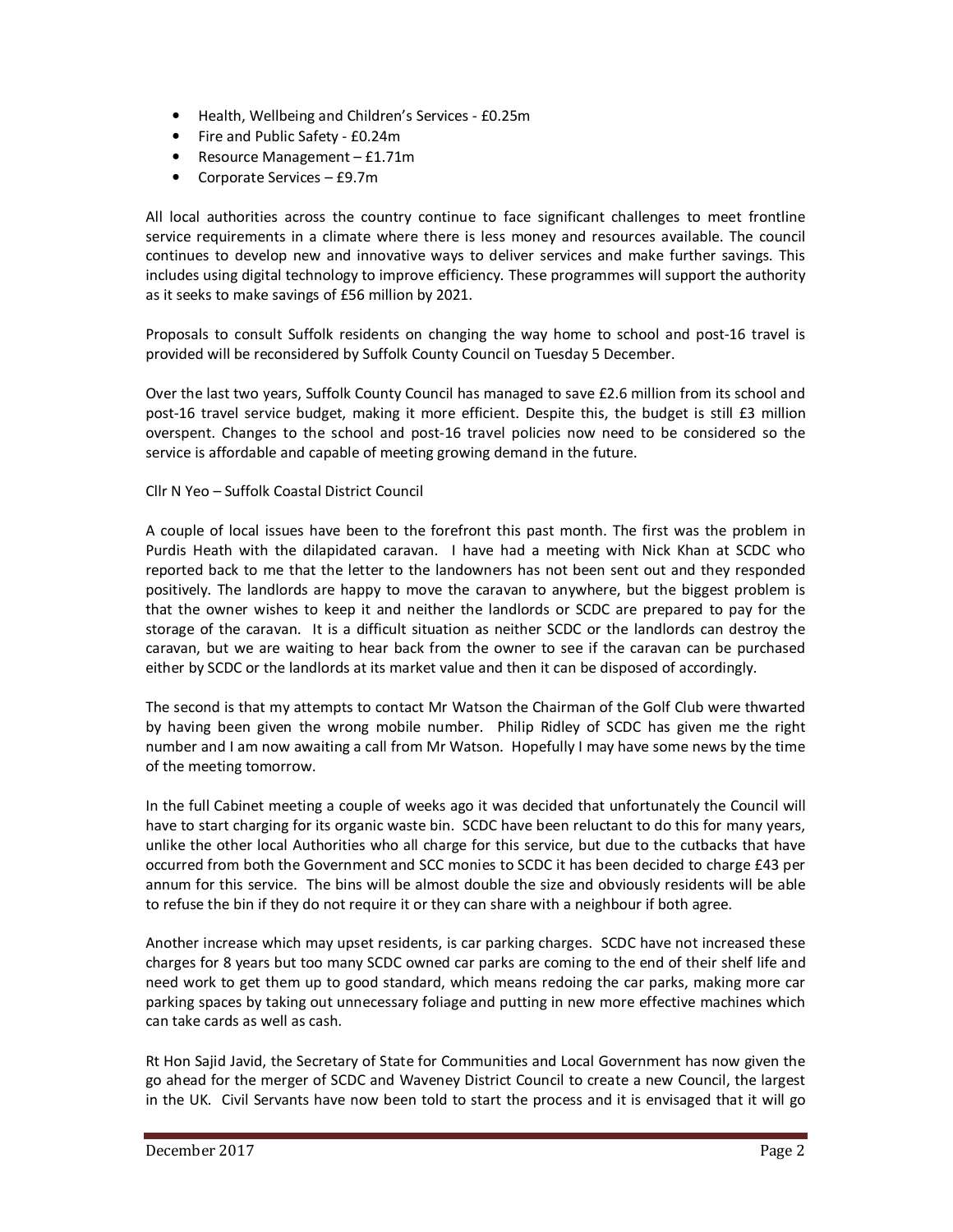before the House of Commons in the New Year. The Boundary Commission are waiting to do the necessary work to create new Wards within this Council as the number of councilors, 90 at present, will go down to approximately 55.

SCDC has earmarked £250,000 in funding to work with communities to ensure that businesses and residents can access Superfast Broadband in the future because at the end of 2019 it is expected that 2-3% of all properties won't have access to Superfast Broadband.

The funding is to provide infrastructure so that Superfast Broadband is available to those remaining properties because we recognize that it is essential for business growth, educational attainment and increasingly a key means for residents to access services.

There is a link which residents can click on to register their interest. www.eastsuffolk.gov.uk/community/enabling-better-broadband-in-suffolkl-coastal

Finally, I wish to thank you for all your support, guidance and friendship this past year which is really appreciated.

Wishing you all a very merry Christmas and a happy New Year.

The Parish Council discussed the problem of the siting of the bus shelter in Bucklesham Road adjacent to the golf course. It was agreed that Cllr Walters would investigate how this problem could be resolved. **Action: Clerk** 

#### **The meeting was re-convened.**

### **171.17 Clerk's Report**

The purpose of this report is to update members on outstanding issues, items received after the deadline for agenda items, correspondence and action taken by the Clerk.

#### Reporting Highway Issues

Simple escalation procedure

1. Initial faults/repairs/reporting

The first point of contact for standard defect reports should be the Suffolk Highway reporting tool via https://highwaysreporting.suffolk.gov.uk

or over the telephone on 0345 606 6171.

Please pass these details on to members of the public and your town and/or parish councils to use.

A log reference number will be given.

(Using these methods ensures that reports are recorded, managed and tracked. The operational performance of our service cannot be audited without accurate reporting and tracking of reports and casework.)

2. Follow up on a fault/repair/report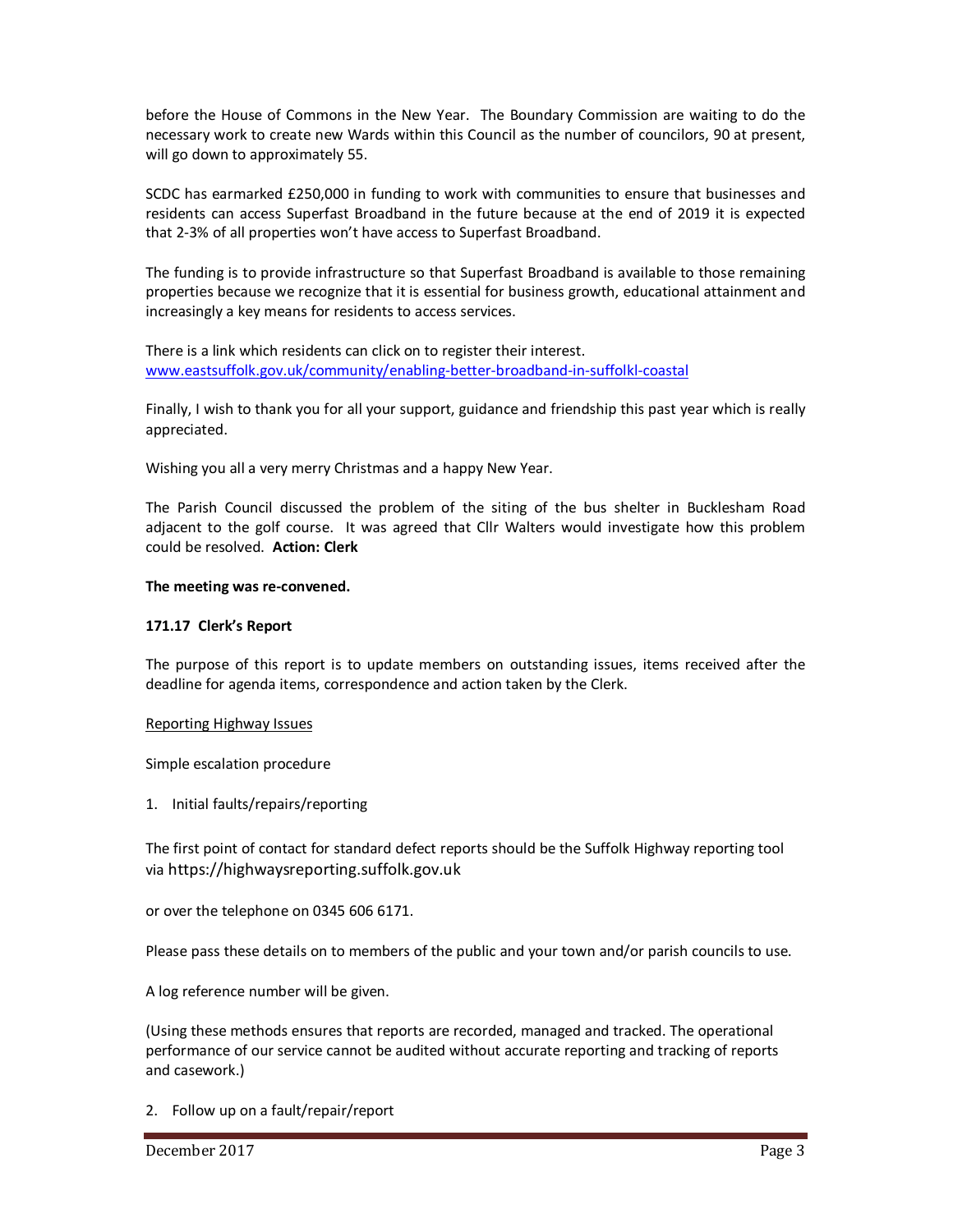Please telephone the 0345 606 6171 number and have the log reference number to hand. That way the operator can track progress on the case.

If no resolution contact your county councillor.

## Email from Simon Barrett Suffolk County Council re Bus Shelters on Bucklesham Road

I am assuming from the lack of updates from your end that contact has still not been made with the Golf Club. As such, I have been thinking about other options for putting the shelter in rather than it continuing to sit in the supplier's warehouse.

1: We just stick it in the footway that has been built already. Given the relative widths of shelter and path this would not be ideal as it would only leave a very narrow strip of footway in front – although you may find this acceptable given that the footway itself is new so presumably pedestrian traffic that side of the road is light. It would be possible to convert to a cantilever design rather than the fully enclosed type as we will be able to re-use the parts elsewhere on a future order. That would only eat up 500mm or so of the footway width so leave more room for passing foot traffic. I would not expect to reclaim any of the committed costs despite this being a smaller shelter due to the changes required to the existing structure.

2: Create a new outbound stop. There is a lot of verge space along Bucklesham Road, so if you can find a resident who would not object to the shelter going outside their house we can get a base built there. Alternatively, it should be possible to squeeze it onto the grass at the entry to Bixley Heath, where it would not be outside anyone's home. Although the sign board is an IBC one I note that this is still just within your Parish boundary:

Although there is no formal footway here, I assume the paved area behind the white line acts as one. This could be built up for a couple of metres to help boarding or left as it is. The existing stop opposite Warren Heath Road could be retained or effectively moved to here.

3: Create a new inbound stop. While I am happy to be proved wrong, I am assuming most passenger traffic from Bucklesham Road is towards Ipswich rather than the other way. As there is quite a distance between the new shelter opposite the Golf Club and Warren Heath Road we could create one in between the two. As above, there is more than enough verge to fit the shelter in providing an amenable resident can be found.

4: Put the shelter at a different stop within the Parish. We have a long-standing request for a shelter at the Felixstowe-bound stop on Murrills Road by Sainsburys:

There is plenty of footway width here and no ground works would be needed, so the shelter could go in as soon as a delivery slot was available. A couple of the other stops along Murrills Road would also be suitable with a little bit of ground work.

As you are aware, we have just under £3,000 remaining from the s106 grant. That should be enough to prepare a shelter base for options 2, 3 or 4 (if needed) and still add the desired end panels to the shelter opposite "The Pathway".

If you can let me know your thoughts on these options, or whether you want to have another try at the golf club, we can get the wheels in motion. My preference would be to put it by Sainsburys for a quick win at zero extra cost, and then keep on working at the golf club for a future improvement at that stop. I should be able to retain the left-over funds for a few more years yet to put towards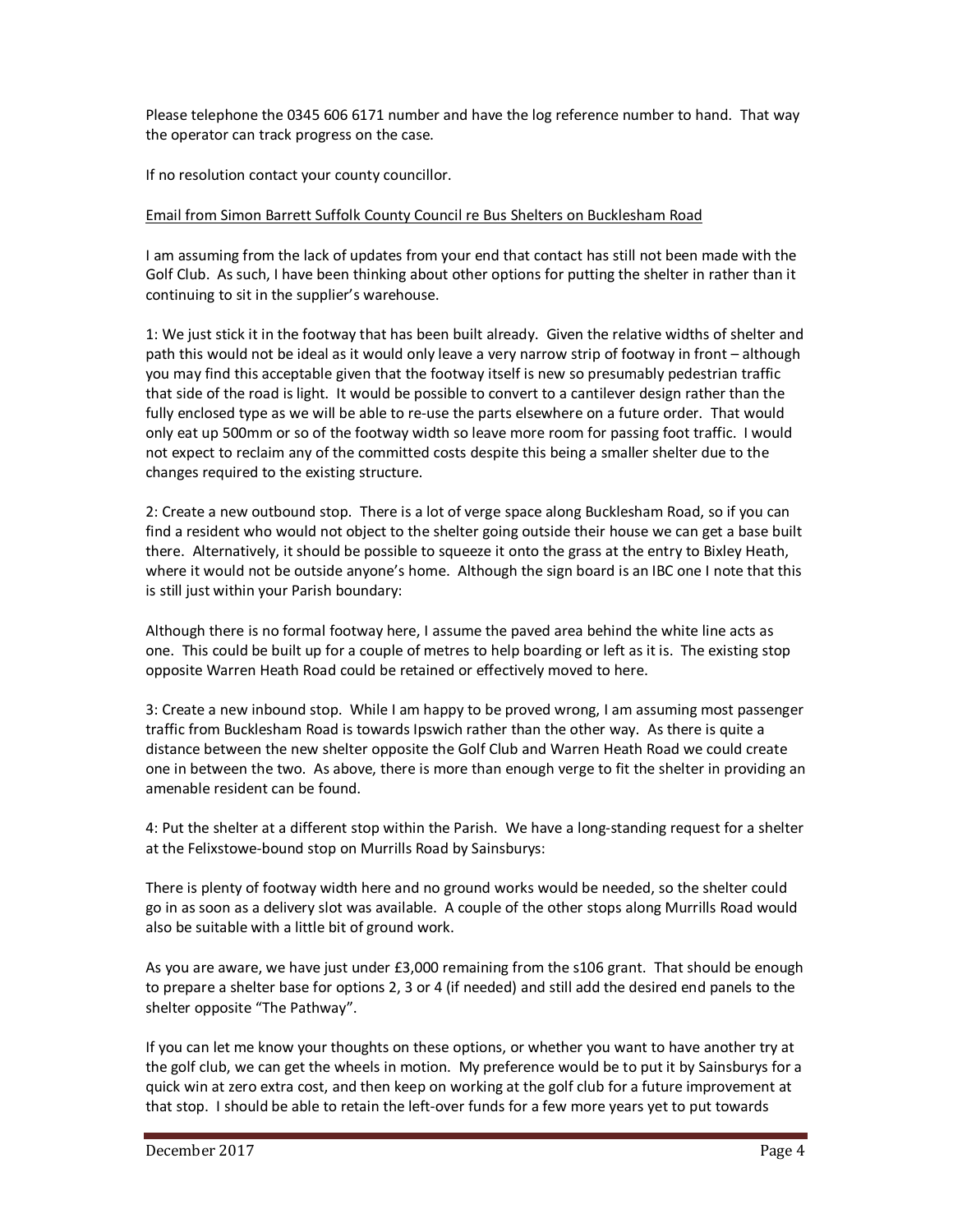whatever would be needed to progress that. However, I will be guided by the Parish decision as it should be your residents who get the benefit from this money.

Reply to Simon's Email from Nicky

Despite frequent requests I still have not made contact with the Chair of the Board.

At s function yesterday I spoke to Phillip Ridley who said he would ask the Chair to call me.

I live in hope.

### Appointment of External Auditors

Notification of external auditor appointments for the 2017/18 financial year Brightwell, Foxhall & Purdis Farm Parish Council

Under powers set out in Regulation 3 of the Local Audit (Smaller Authorities) Regulations 2015, Smaller Authorities Audit Appointments Ltd (SAAA) was appointed by the Secretary of State for Communities and Local Government as "a person specified to appoint local auditors" and as the Sector Led Body (SLB) for smaller authorities. Smaller authorities are those whose gross annual income or expenditure is less than £6.5 million.

Under the Regulations, SAAA is responsible for appointing external auditors to all applicable opted-in smaller authorities, for setting the terms of appointment for limited assurance reviews and for managing the contracts with the appointed audit firms.

During 2016 various communications outlined that smaller authorities would be 'opted-in' to the new central procurement regime managed by SAAA unless they expressly decided to 'opt-out' and correctly followed the various procedures required under statute to appoint their own external auditors.

Your authority is opted-in to the central procurement process and therefore an external auditor has been appointed for your authority for the 5 year period commencing with the financial year 2017/18. The contact details of your appointed external auditor and fee scales are shown in the appendix, and can also be found on our website.

The approach applied to making these appointments was described last year on the SAAA website at http://www.localaudits.co.uk/appts.html. The approach follows the established practice of grouping auditor appointments for Town and Parish Councils by county area. Drainage Authorities and other bodies all have the same audit firm appointed. The audit firms all have previous experience of conducting limited assurance reviews for smaller bodies and have dedicated personnel to support communications. SAAA will monitor the performance of the appointed firms in providing limited assurance audit services in terms of quality and compliance with their statutory terms of appointment.

If your authority has any potential conflict of interest relating to the auditor appointment, for instance if a Councillor, or close relation is employed by the appointed auditor, you should advise SAAA immediately.

### Exempt authorities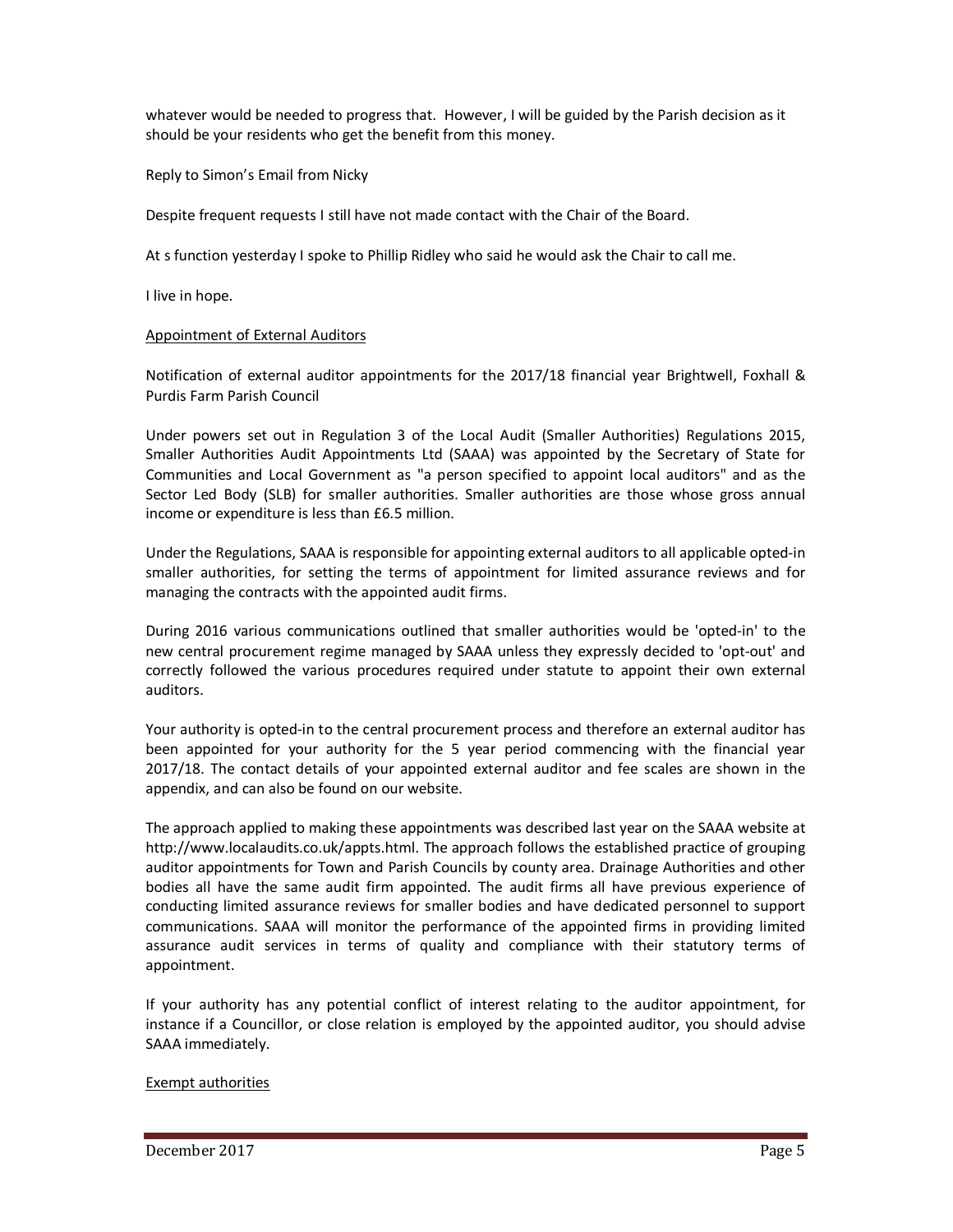There are various changes to the legislation taking effect from 2017/18, most notably the potential for authorities where the higher of income or expenditure for the year was £25,000 or less, to declare themselves as 'exempt' from a limited assurance review by an external auditor if they meet certain qualifying criteria.

However, all authorities, even if they declare themselves 'exempt', will still need to fully complete and publish an annual return and must still have a named appointed auditor to deal with questions or objections from local electors about the accounts. Opted in authorities have already had an auditor appointed for them by SAAA.

## The Annual Return

The Annual Return will now be known as the "Annual Governance and Accountability Return" and will need to be completed in accordance "proper practices" as set out in 'Governance and Accountability for Smaller Authorities in England, a Practitioners' Guide', and then be published in accordance with the applicable Transparency Codes.

The new, Annual Governance and Accountability Return forms will be sent out by your appointed auditor electronically at the end of the financial year. It is assumed that your authority is willing and able to accept documents electronically by e-mail unless you specifically advise SAAA to the contrary no later than 31 December 2017. The return can either be completed electronically or printed off and completed manually.

Auditor appointments for smaller authorities for the five financial years from 2017/18 to 2021/22 On 30 November 2016 SAAA announced the conclusion of its procurement process and the award of limited assurance review contracts for five years to the successful external audit firms. Responsibilities under the new contracts will relate to accounts for the financial year beginning on 1 April 2017. The Auditors for Suffolk are PKF Littlejohn LLP Salvus House Aykley Heads Durham DH1 5TS local.councils@mazars.co.uk 0191 383 6348

### Scales of audit fees

Scales of fees for smaller authorities, are based on bands of annual income or expenditure, whichever is the higher. This means that the fees are broadly proportionate to the public funds involved and the ability of each authority to pay.

Table 1 sets out the scales of audit fees for smaller authorities that complete their Annual Returns fully and accurately within the required timescales, and provide the necessary supporting information and any explanations sought.

Authorities with neither income nor expenditure exceeding £200,000 will be subject to basic limited assurance audit review. Authorities with either income or expenditure exceeding £200,000 will be subject to intermediate limited assurance audit review.

Local Councils with expenditure between 0-25,000 no cost. Please see note below.

Note: An authority with neither income nor expenditure exceeding £25,000 that is not able to certify that it is an exempt authority as it does not meet the qualifying criteria, or if the authority wishes to have a limited assurance review by the external auditor, then the fee payable will be £200.

## **172.17 To discuss the broadband in the parishes**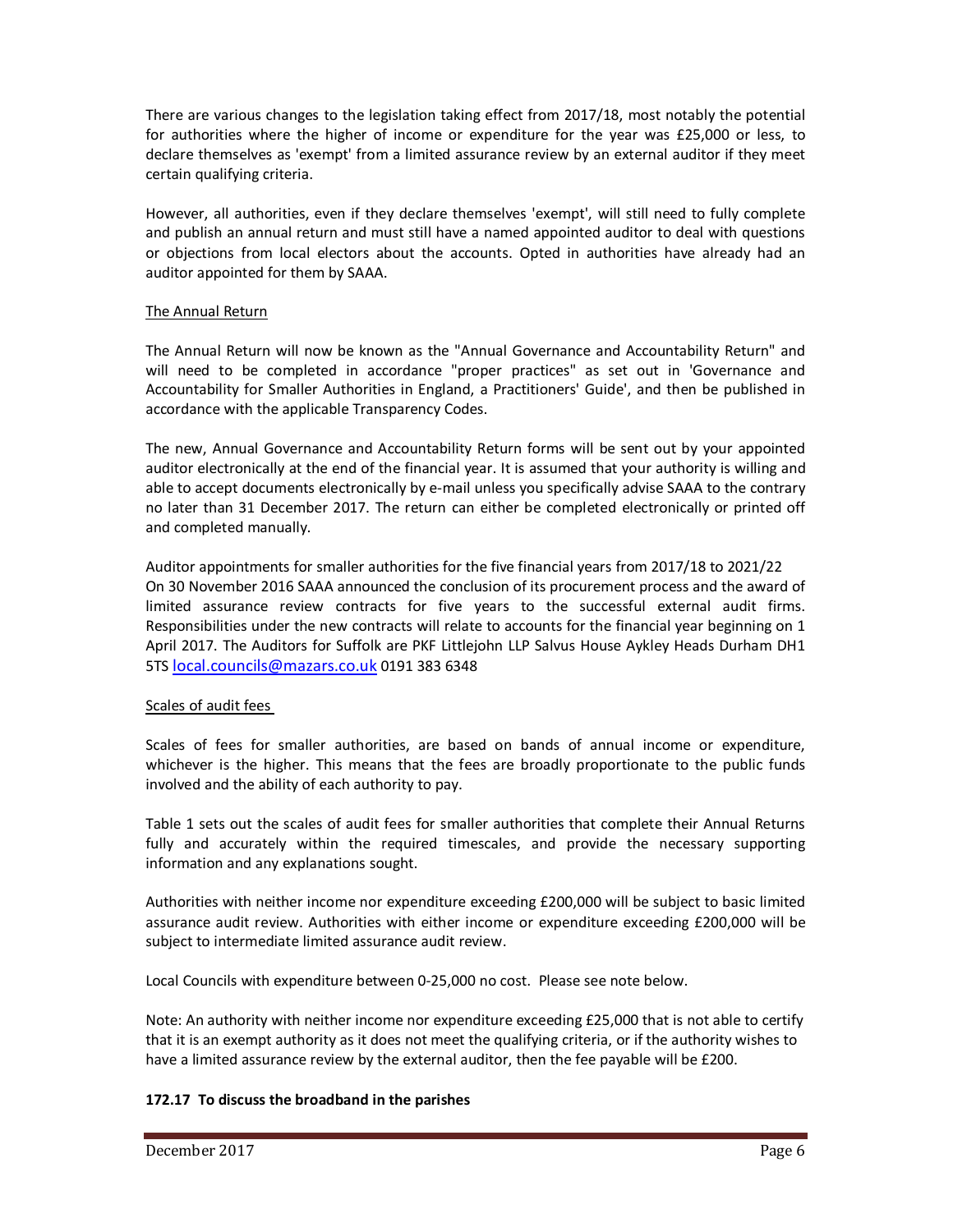SCDC has earmarked £250,000 in funding to work with communities to ensure that businesses and residents can access Superfast Broadband in the future because at the end of 2019 it is expected that 2-3% of all properties won't have access to Superfast Broadband.

The funding is to provide infrastructure so that Superfast Broadband is available to those remaining properties because we recognize that it is essential for business growth, educational attainment and increasingly a key means for residents to access services.

There is a link which residents can click on to register their interest. www.eastsuffolk.gov.uk/community/enabling-better-broadband-in-suffolkl-coastal

Please refer to Cllr Nicky Yeo's report. Cllr Day stated that in order to encourage residents to register their interest the Parish Council would probably have to go through another mail shot to encourage residents to take part. **Action: Cllr Day / Clerk** 

# Page 6 – 163.17 Correspondence – ICO Fee and Registration Changes for 2018

Cllr Day reported that the Parish Council needs to investigate and make sure it is compliant with the new data protection laws. Clerk to investigate possible courses relating to local councils and locate model policies. The Parish Council needs to be compliant by the  $25<sup>th</sup>$  May 2018. This item to be placed on the agenda for the January 2018 meeting. **Action: Clerk** 

# **173.17 Straight Road Classification**

The Clerk reported that she had still not received any communication from David Chenery Highways Manager Suffolk County Council regarding the reclassification of Straight Road. Clerk to discuss with Cllr Patricia O'brien. **Action: Clerk** 

# **174.17 VAS Signs**

Cllr Finch was not at the meeting therefore no further update was received. It was noted that the VAS sign had now been placed adjacent to the Foxhall Village Sign and was working satisfactorily.

## **175.17 Planning**

The Parish Council discussed the following planning matters.

## General

## DC/17/4967/EIA The Club Waldringfield Golf Club Newbourne Road Waldringfield

This application is for an EIA. It was agreed that there are lots of concerns about this application. It was agreed that the Parish Council should request an EIA to be undertaking. **Action: Clerk** 

## Adastral Park

Cllr Newell gave a report on the latest documents received from Suffolk Coastal District Council and the meeting which a number of councillors had attended with Ben Woolnough on the  $8<sup>th</sup>$  December 2017. Following discussion, it was agreed that the Parish Council should reply as follows; Brightwell, Foxhall & Purdis Farm Group Parish Council do not have any objections to the latest submission Transport Assessment Revision 6. **Action: Clerk**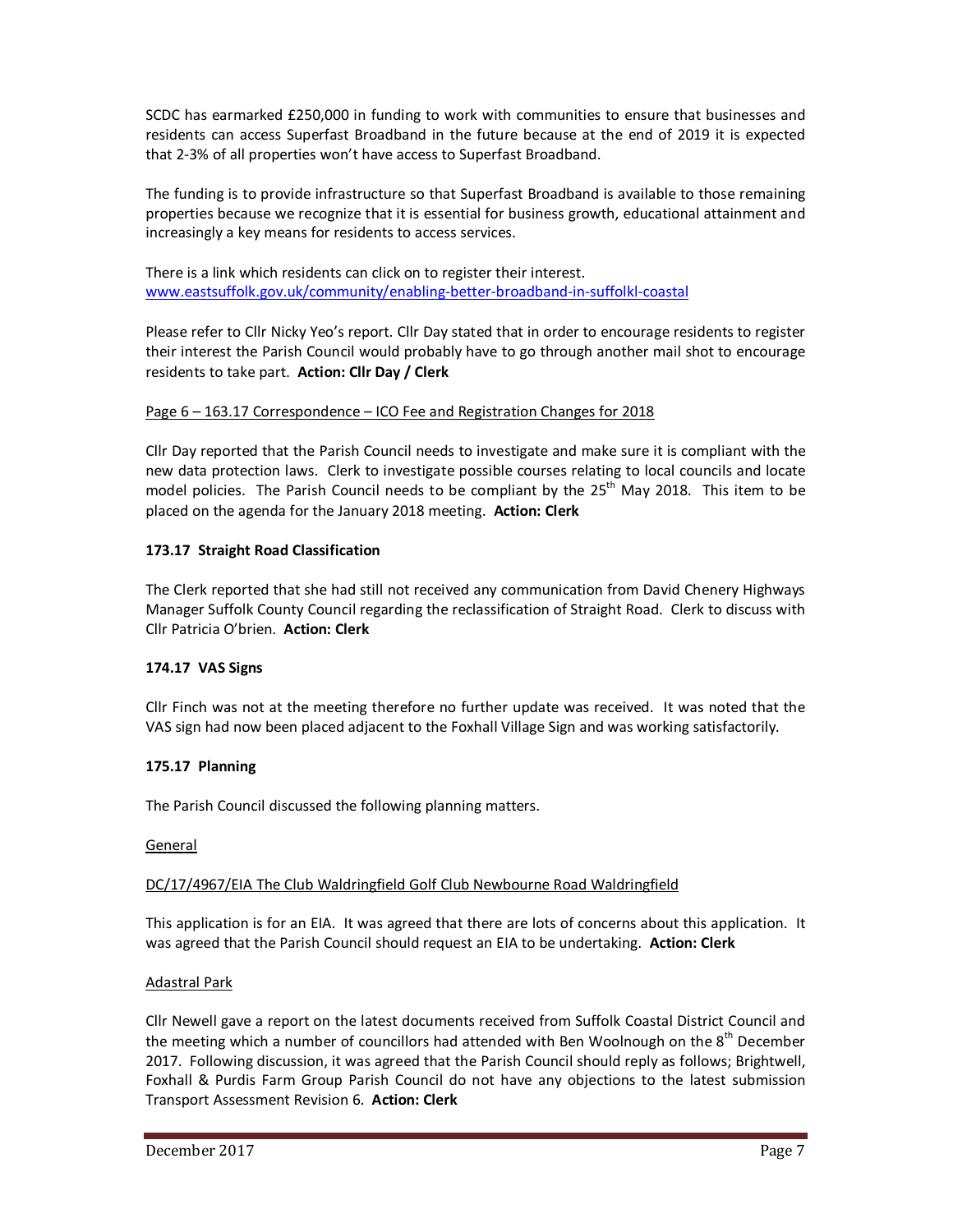## Orwell Truck Stop Planning Application

Cllr Watts reported that the above application had generated a lot of objections and Suffolk County Council Highways objected very strongly to the application. On the other hand, Highways England have stated that more information is required.

## **176.17 Finance**

Income None Expenditure A J Buggs Salary and Expenses November 2017 **E347.16** Local Council Public Advisory Service Subscription £100.00

Cllr Watts, seconded Cllr Warham that the above expenditure is approved – all in favour.

## Budget 2018/2019

Councillors discussed the budget for 2018/2019 which had previously been circulated. The budget was accepted by the Parish Council with minor alterations. It was agreed that the Clerk should resend the revised budget to all councillors. Taking into account the changes to the budget Cllr Warham proposed, seconded Cllr Day that the budget be accepted and that the Parish Council should precept for £7,500 for the year 2018/2019 – all in favour. It was noted that this precept would remain the same as for the year 2017/2018. **Action: Clerk** 

### **177.17 Correspondence**

a. Email from a member of the public regarding the wooded area adjacent to the Bell Lane/Foxhall Road junction. The member of the public was complaining that part of the decking in the wooded area was damaged and he had fell and hurt his hand. The Clerk stated she had given advice to contact Suffolk Coastal District Council as the area is not managed by the Parish Council.

### **178.17 Meetings attended by councillors / clerk**

a. It was noted that several members of the Parish Council had attended the meeting with Ben Woolnough Suffolk Coastal District Council Planning on the  $8<sup>th</sup>$  December 2017 to discuss the new Transport Assessment Revision 6.

## **179.17 Members questions to the Chairman**

- a. Cllr Watts reported that a number of vehicles were being parked at the entrance to Woodrush Road. Cllr Lawrence reported that he believed residents were restricted from parking certain vehicles on their properties. He agreed to make enquiries about the deeds of the properties. It was agreed that councillors would monitor the situation and discuss at the next meeting. **Action: Clerk**
- b. Cllr Day reported that because of the broadband issues he had contact Therese Coffey MP and the response received implied that it was nothing to do with her.